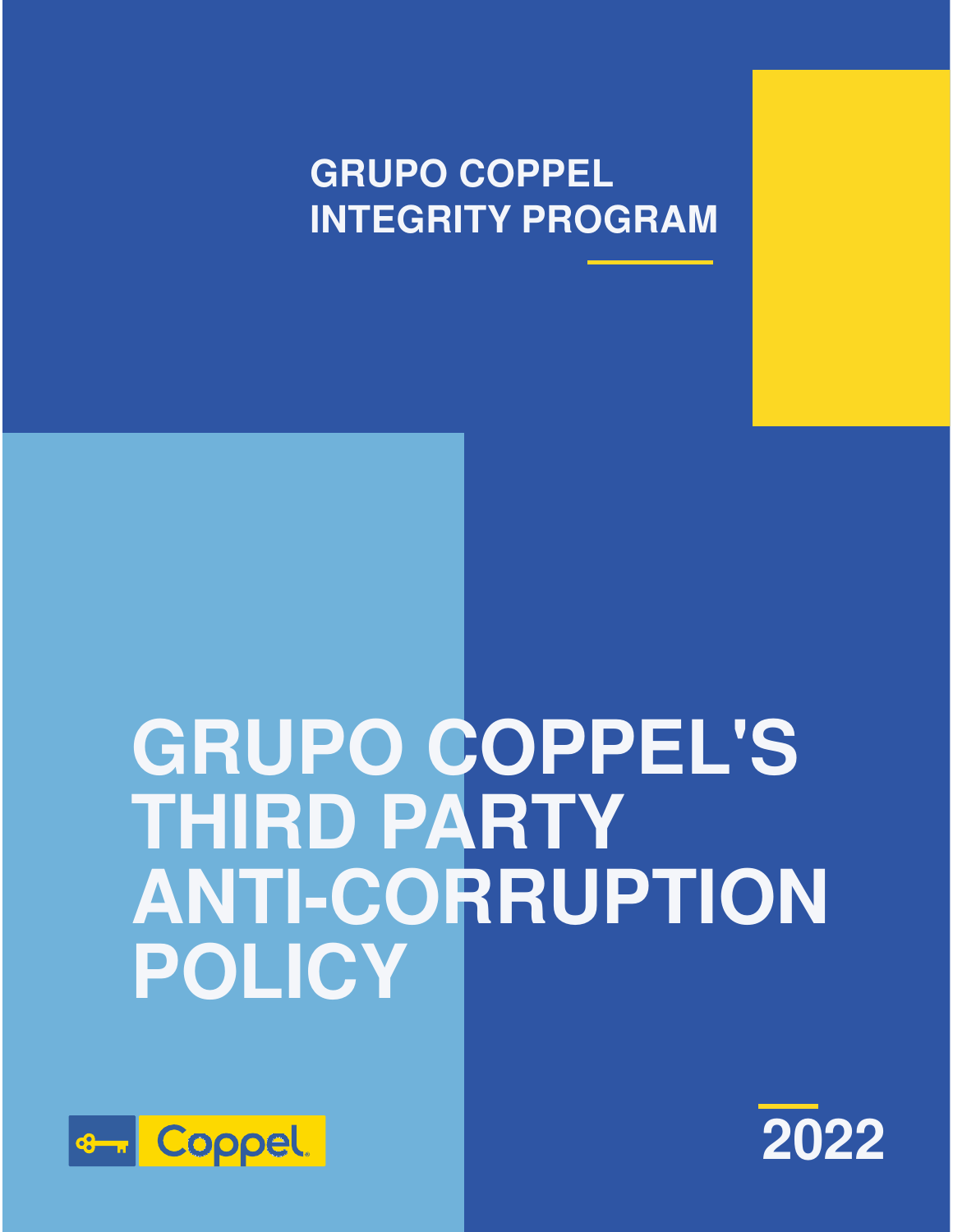### GRUPO COPPEL'S AN **TI - C O R R U P T I O N POLICY FOR THIRD PARTIES**

In Grupo Coppel we focus on creating sustainable and long-term relationships with our suppliers and third parties. For over 80 years, this way of working has allowed us to gain the trust of each one of them, acting in accordance with our values and within the framework of legality have always been our main objective. Therefore, having a Corporate Integrity Program guides us to refrain from participating in acts of discrimination, bribery, corruption and fraud, and at the same time it provides us with the guidelines to face, respond and mitigate such situations.

Thus, Grupo Coppel has developed an Anti-Corruption Policy for Third Parties which helps us to reject any act of corruption of public or private nature. We achieve this through our clear, visible and accessible rules, reiterating the commitment to act with integrity and in accordance with our corporate values.

For this reason, all suppliers and third parties related to Grupo Coppel are required to comply with the following obligations:

#### **THIS POLICY INCLUDES:**



#### **ZERO TOLERANCE FOR OFFERING, ACCEPTING AND/OR REQUESTING OF BRIBERY IN ANY OF ITS FORMS**

Grupo Coppel does not tolerate or allow bribery in any of its forms and undertakes to comply with international laws and agreements regarding anti-corruption in any country where we conduct business. Thus, our Shareholders, Board Members, Directors, Collaborators and external third parties must comply with the following:

- Do not offer, promise or deliver directly or indirectly, to any authority officials, payments, tips, donations, job opportunities, sponsorship, special advantage or any benefit of any kind with the intention of unduly influencing the acts or decisions of the recipient of the benefit.
- Facilitation payments are not allowed, this being understood as such payments, tips or small gifts that have the purpose of expediting or facilitating processes, procedures, registrations or any kind of authorization before the authorities.
- Express absolute rejection of any insinuation, attempt, request or demand of a bribe from an authority, any request in that regard must be declined and reported immediately by the mechanisms made available by Grupo Coppel for this purpose.

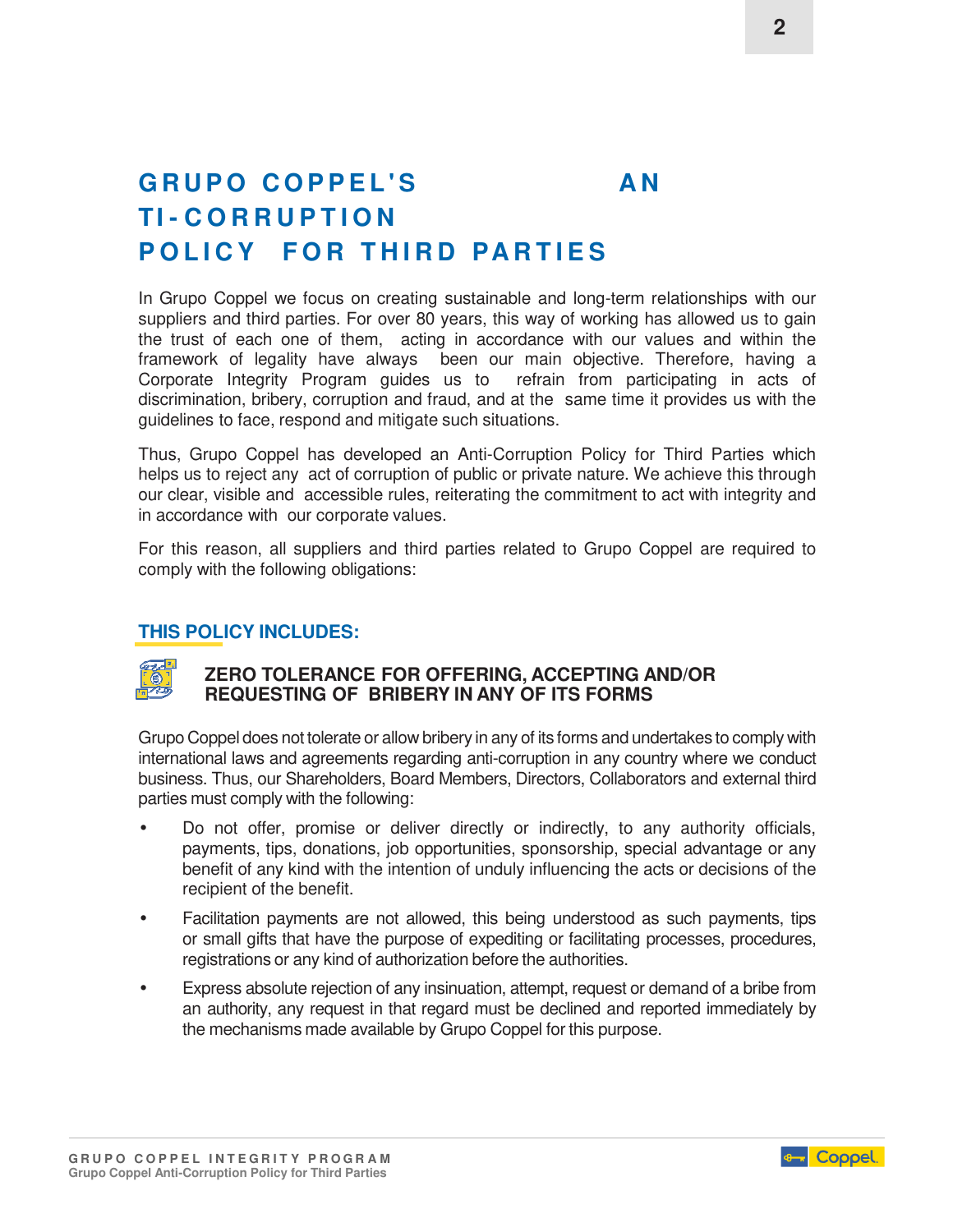## **ZERO TOLERANCE FOR EXTORTION**

Sexual extortion is the use of an hierarchical position or any other form of authority to the detriment of the sexual dignity of another person, in order to obtain an undue benefit or advantage, regardless of gender or sexual identity.



#### **DO NOT ACCEPT ANY BENEFITS FOR IMPROPER PURPOSES**

The receiving, offering, promising or granting of any gift, favor or attention, in cash or in kind, directly or through any third parties, in order to give or gain an advantage is not allowed.



#### **RESTRICTION ON DONATION FOR POLITICAL PURPOSES**

We prohibit making contributions of any kind for political purposes. Contributions, donations, gifts or sponsorships are not authorized for pre-candidates, candidates, political parties, or foundations, associations or companies that are used as means to raise resources for political purposes.



#### **PROHIBITION OF INFLUENCE PEDDLING**

Grupo Coppel prohibits the use of influence, economic or political power, real or fictitious, over any government authority, with the purpose of obtaining a benefit or an advantage for oneself or for an external third party, or to cause harm to any person or government official, regardless of the results obtained.



#### **COLLABORATION WITH AUTHORITIES**

We respond in a truthful and timely manner to the requirements of any competent authorities request in accordance with their authority, including those related to possible administrative infringement arising from non-compliance with this policy.



#### **BOOKS AND ACCOUNTING RECORDS.**

Keeping the authenticity of our accounting records avoiding any corrupt accounting practice, including fraud. Financial transactions shall be identified and recorded in an appropriate manner and in compliance with applicable legislation.